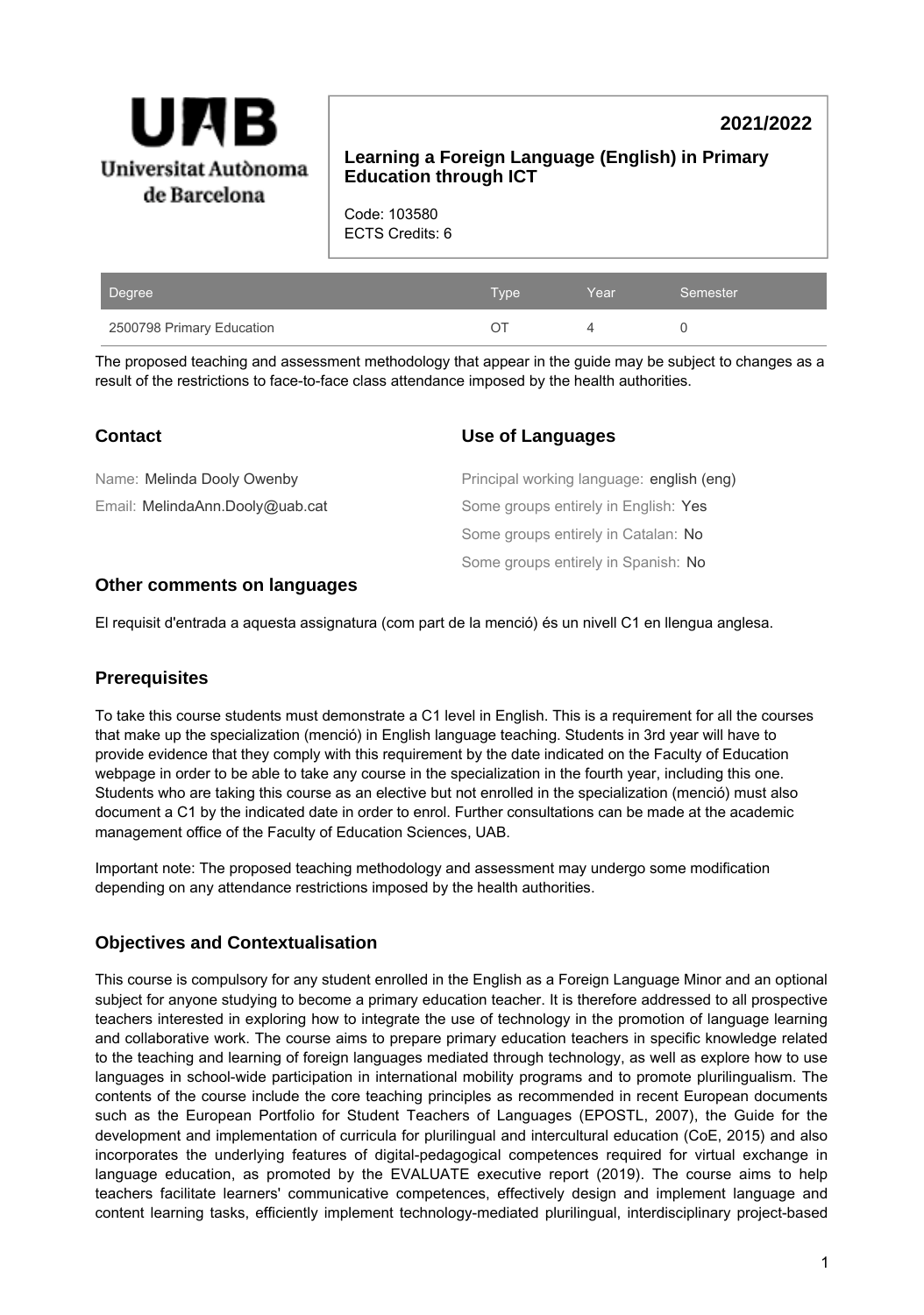language learning, develop evaluation criteria that uses competence descriptors, promote students' language and intercultural awareness and reflect on teaching practice as a valuable tool for training, all of this facilitated through the use of technology. This latter encompasses in particular social media as it will be used to communicate with learning partners in other parts of the world. English as a lingua franca (ELF) will be the language of scholarly communication by students and teachers in this course, including both written documents (syllabus, readings, etc.) and audiovisual documents (video-conferences, online communication, etc.) as well as the classroom language.

## **Competences**

- Act with ethical responsibility and respect for fundamental rights and duties, diversity and democratic values.
- Be familiar with the languages and literature curriculum.
- Critically analyse personal work and use resources for professional development.
- Develop and evaluate contents of the curriculum by means of appropriate didactic resources and promote the corresponding skills in pupils.
- Effectively address language learning situations in multicultural and multilingual contexts.
- Express oneself orally and in writing in a foreign language.
- Foster reading and critical analysis of the texts in different scientific fields and cultural contents in the school curriculum.
- Foster reading and encourage writing.
- Incorporate information and communications technology to learn, communicate and share in educational contexts.
- Take account of social, economic and environmental impacts when operating within one's own area of knowledge.
- Take sex- or gender-based inequalities into consideration when operating within one's own area of knowledge.
- Understand the basic principles of the sciences of language and communication.
- Work in teams and with teams (in the same field or interdisciplinary).

## **Learning Outcomes**

- 1. Adapt and write textbooks adjusted to the level of cognitive and communicative development of pupils in correct English and with the proper register.
- 2. Analyse and identify education and communication needs to design strategies for teaching and learning of the English language that are supported by the development of communication skills through ICT and technologies for learning and knowledge.
- 3. Analyse communication needs and control the process of learning the English language.
- 4. Analyse the indicators of sustainability of academic and professional activities in the areas of knowledge, integrating social, economic and environmental dimensions.
- 5. Analyse the sex- or gender-based inequalities and the gender biases present in one's own area of knowledge.
- 6. Apply the theoretical framework on effective communicative both on a written and oral level, and from a multilingual and contrastive perspective.
- 7. Assessing the value of Spanish language learning strategies and techniques appropriate to primary education.
- 8. Being capable of self-assessment and of evaluating the written and oral productions of colleagues in English in a well-argued way.
- 9. Communicate using language that is not sexist or discriminatory.
- 10. Consider how gender stereotypes and roles impinge on the exercise of the profession.
- 11. Critically analyse and discuss theoretical texts from different fields of linguistics.
- 12. Critically understand and analyse, from a formal register of the English language, professional and academic discourse in English.
- 13. Demonstrate intercultural attitudes to benefit efficient work in diverse teams.
- 14. Demonstrate sufficient receptive competence in foreign languages to understand oral presentations and read professional documents (teaching materials, popular articles, etc.). with the help of tools to support comprehension.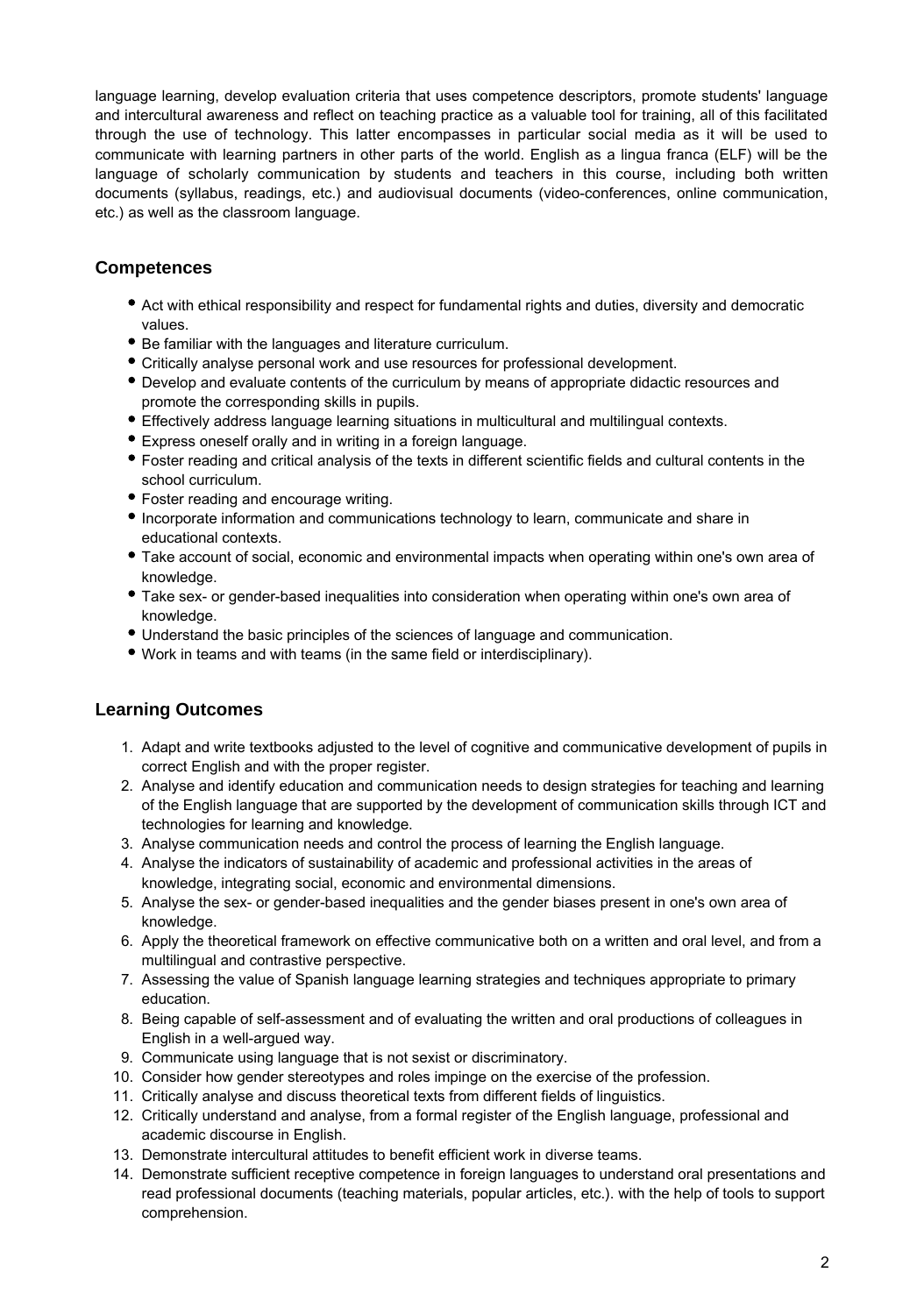- 15. Design tasks that foster a taste for reading and the development of critical thinking in primary pupils.
- 16. Develop reading skills in English to be able to analyse the practical implications of carrying out theoretical proposals in the field of language teaching.
- 17. Establish relations between the foreign language curriculum of nursery and primary education, and between both and that of secondary school.
- 18. Establish relations between the nursery and primary foreign language curriculum and that of the first language.
- 19. Form teams that are capable of carrying out activities effectively both in person and remotely.
- 20. Identify the principal forms of sex- or gender-based inequality and discrimination present in society.
- 21. Identify the social, economic and environmental implications of academic and professional activities within one?s own area of knowledge.
- 22. Incorporate information and communications technology to learn, communicate and share in educational contexts.
- 23. Incorporating appropriate CMO activities for the development of CLIL units in the context of national and international programmes (Comenius, etc.).
- 24. Perform tasks and criteria for training and integrated evaluation of content in French.
- 25. Perform tasks and criteria of high educational value to promote integrated assessment of content in English.
- 26. Present products (teaching units, class analyses, etc.) produced in teams with people from different degree courses and levels of expertise.
- 27. Produce structured teaching sequences in projects that promote both the integrated learning of the schools languages and the development of digital learning and intercultural skills.
- 28. Produce structured teaching sequences in projects that promote both the integrated learning of the schools languages and the development of llinguistic, audiovisual and digital skills.
- 29. Propose projects and actions that incorporate the gender perspective.
- 30. Propose viable projects and actions to boost social, economic and environmental benefits.
- 31. Propose ways to evaluate projects and actions for improving sustainability.
- 32. Recognising the value of the ICTs/LCTs as a privileged communication tool between teachers and learners with diverse languages and cultures.
- 33. Self-assess ones own level of knowledge of English and analyse ones own communication needs and establish improvement plans.
- 34. Use advanced communication skills and strategies in the English language to suit the level of cognitive and communicative development of learners and interlocutors and be understood in English while efficiently using scaffolding strategies.
- 35. Using ICTs in the design, development and self-evaluation of self-learning activities in English.
- 36. Using texts from children's literature in Spanish in order to develop English language learning activities in primary education.
- 37. Using the English language as a common vehicle of communication in the university classroom and in the primary school classroom, as well as all academic tasks related to the subject.
- 38. Using virtual environments as tools for written communication that respond to a variety of functions (recreational, academic, transactional, etc.) among learners.
- 39. Using virtual platforms as a communication and management tool for directed and supervised activities.
- 40. Weigh up the impact of any long- or short-term difficulty, harm or discrimination that could be caused to certain persons or groups by the actions or projects.
- 41. Working efficiently as part of a team and individually, both in theoretical and practical activities, seeking resources and strategies that are appropriate for each situation.

## **Content**

- Theories of language acquisition
- Theoretical principles of communicative approaches to language teaching: Communicative Language Teaching (CLT); Project-Based Language Learning (PBLL); Telecollaborative projects (TcLL), etc.
- Criteria for designing, implementing and assessing educational materials and teaching processes based on communicative approaches (CLT, PBLL, TcLL), through the use of ICT.
- Language Learning Project typology (PBLL) in primary and early childhood education (design of teaching activities) through the use of ICT.
- Criteria for assessment of communicative skills in foreign languages including intercultural attitudes necessary for teamwork.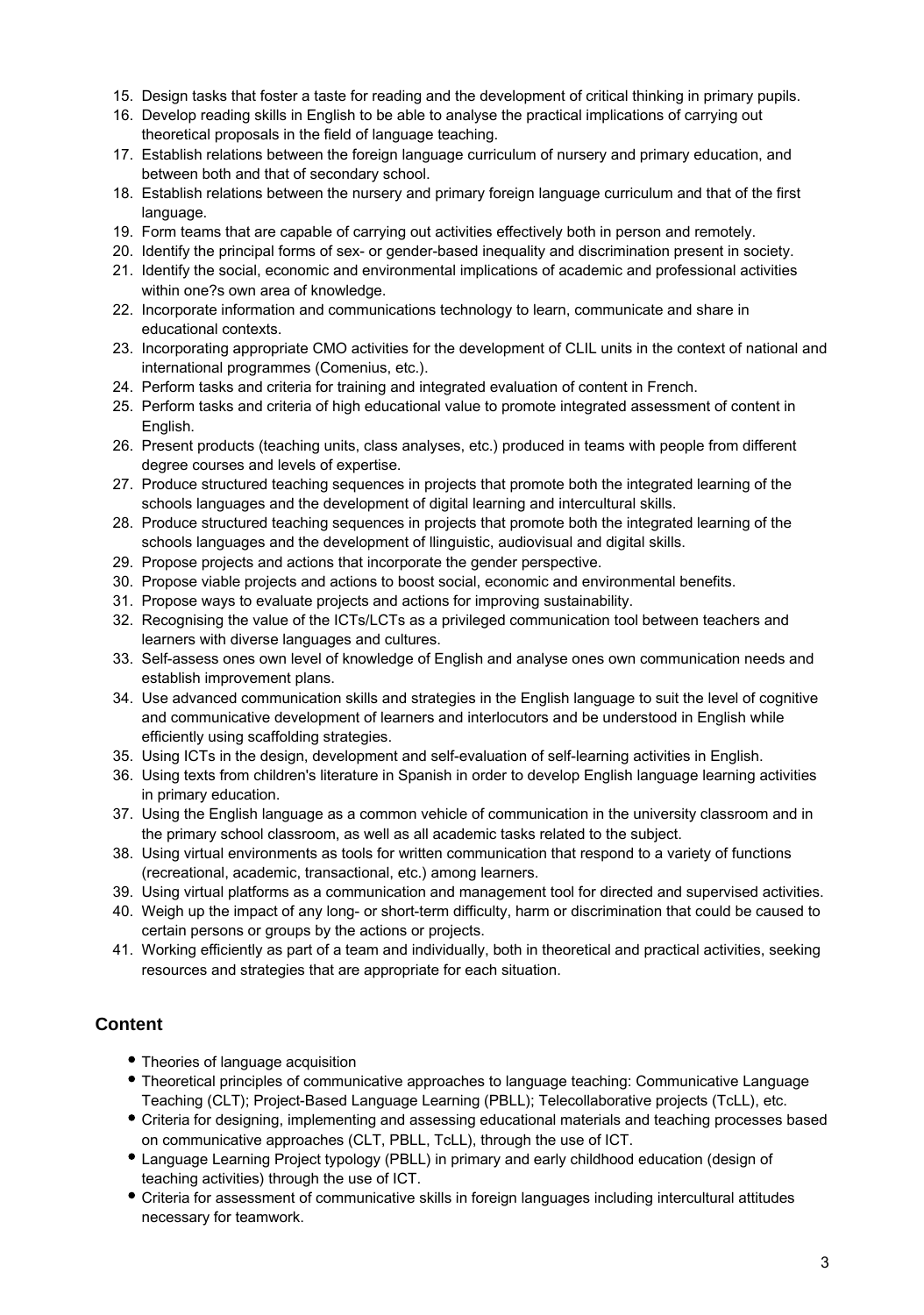- Teaching and learning practices related to teamwork (e.g. telecollaboration).
- Collaborative and telecollaborative activities.
- Strategies to promote communicative interaction with an authentic purpose (e.g. through TcLL projects).
- Activities of self/peer evaluation.
- Technologies in learning foreign languages: techniques and resources
- Criteria for evaluating the effectiveness of different technology in learning and communication.
- Articulating strategies for teaching foreign language and the use of technology to promote communication, collaboration, interaction and intercultural awareness.

### **Methodology**

The course integrates in-class dialogic learning, telecollaboration and flipped classroom materials. Taking the underlying premise of the European Credit Transfer System (ECTS) that student learning should be self-directed and promote increasing learner autonomy, the approach to this course places equal emphasis on the work carried on outside of the class as the activities that take place inside the classroom. In order to facilitate this type of learning the use of telecollaboration (interacting with learners from other parts of the world) is a central nexus for the learning process, as well as engagement with the materials prepared for flipped instruction. In this way, students (future language teachers) are expected to actively engage in face-to-face (in the classroom) and self-directed online learning situations that promote epistemic development (in both content and language) in order to then reflect on how they can transfer this knowledge to similar contexts for their pupils. While this approach was already in place before the current health situation, it will be extended to include a hybrid teaching-learning approach that will involve more online and some in-class teaching, according to the conditions allowed. In the event that it is necessary, the teaching may be switched completely to online (synchronous and asynchronous). Exemptions can be consulted in the section on evaluation. Non-discriminatory use of language and inclusive practices will be ensured.

For more detailed information about this approach see: Sadler, R. & Dooly, M. (2016). [Twelve years of](https://academic.oup.com/eltj/article/70/4/401/2452852) [telecollaboration: What we have learnt.](https://academic.oup.com/eltj/article/70/4/401/2452852) ELT Journal, 70(4), 401-413.

Annotation: Within the schedule set by the centre or degree programme, 15 minutes of one class will be reserved for students to evaluate their lecturers and their courses or modules through questionnaires.

### **Activities**

| <b>Title</b>                                                                                                                                                                                                  | <b>Hours</b> | <b>ECTS</b> | Learning<br><b>Outcomes</b>                              |
|---------------------------------------------------------------------------------------------------------------------------------------------------------------------------------------------------------------|--------------|-------------|----------------------------------------------------------|
| Type: Directed                                                                                                                                                                                                |              |             |                                                          |
| Lectures, online activities, reading discussions, presentations of student work, discussion<br>and reflection on core content issues                                                                          | 45           | 1.8         | 1, 2, 33,<br>19, 13,<br>14, 34,<br>22, 32,<br>41, 38, 37 |
| Type: Supervised                                                                                                                                                                                              |              |             |                                                          |
| Telecollaborative work, development of projects, indepth analysis of selected content<br>topic                                                                                                                | 30           | 1.2         | 1, 2, 19,<br>13, 34,<br>22, 32,<br>41, 38, 37            |
| Type: Autonomous                                                                                                                                                                                              |              |             |                                                          |
| Preparation of individual and group work, analysis and presentation of documents,<br>readings, discussions, individual reflection, development of projects, preparatory work,<br>telecollaborative group work | 75           | 3           | 1, 2, 33,<br>19, 13,<br>14, 34,                          |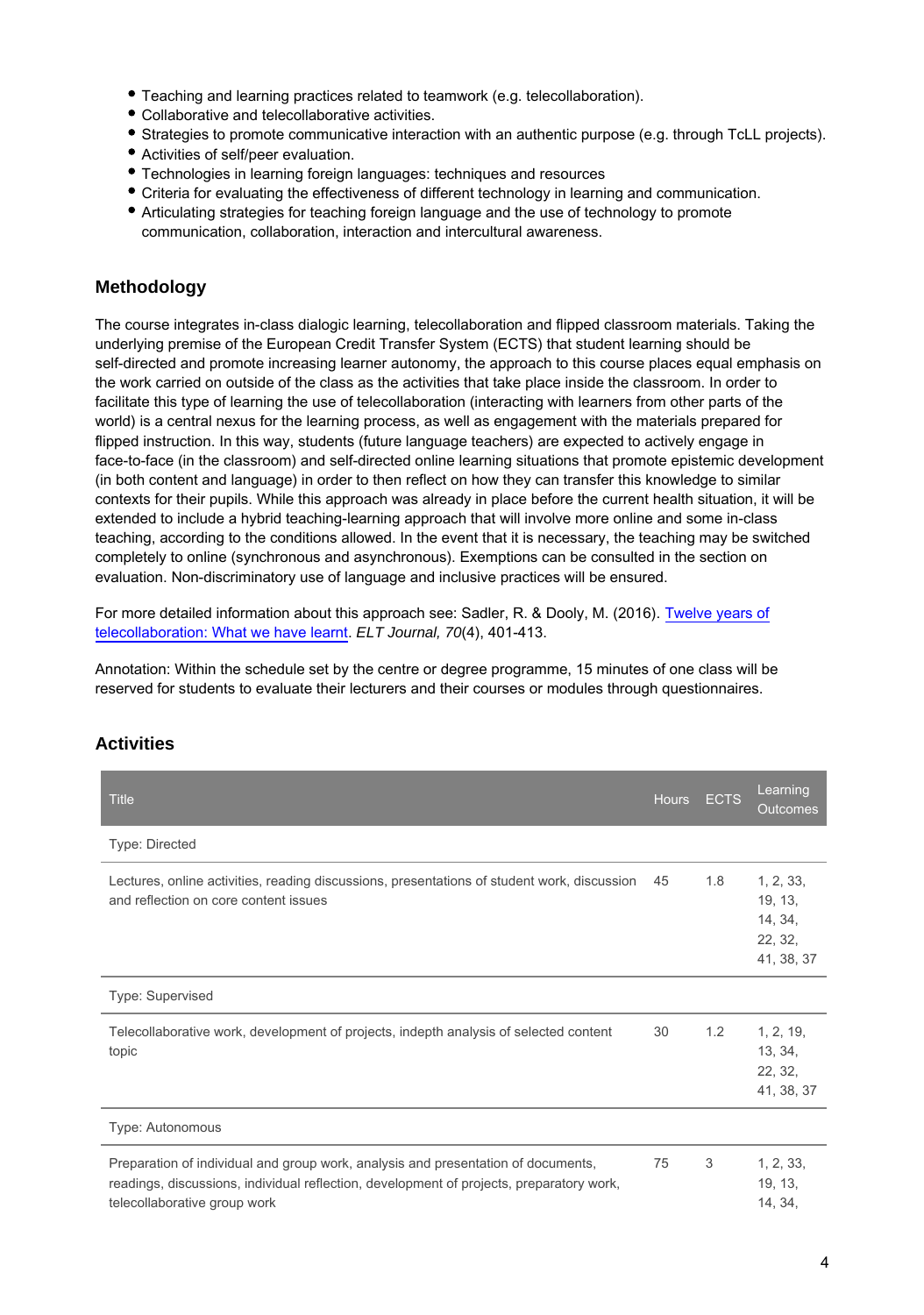### **Assessment**

The evaluation of the course encompasses the development of the identified basic competences for the course and therefore the evaluation includes continuous assessment of set activities along with consideration of students' participation, critical thinking and attitude throughout the course. Given the importance of participation, attendance\* is mandatory: the student must attend a minimum of 80% of classes/online activities, otherwise students will be considered absent. Tardiness or leaving early (in-class or online) before class ends result in reduction of half-day participation. A minimum of 80% participation in all of the activities (preparatory, online and in-class) is required in order to pass.

The final marks will be calculated through the use of multiple data collected throughout the course (peer, self and teacher assessment of presentations, group work, project output, etc.). Specifically, the course will be evaluated through the following instruments:

- Engagement in telecollaborative and in-class activities; completion of assigned flipped materials. These will constitute continuous assessment through peer and self-assessment and through teacher assessment, based on averaged achieved through collected rubrics and portfolio/reflection of activities.
- Final product and oral defense.
- Online exam (date to be determined)

NOTE: Due to the nature of the course (specialization in teaching of English as a Foreign Language), a separate individual mark will be given for communicative competence in the language of instruction (English). Students with a fail in language use will not pass the course. This mark will be calculated progressively through evaluation rubrics accordingto the required activities (written, oral, etc.).

Copying and plagiarism is intellectual theft and, therefore, constitutes a crime which shall be punished with a zero in the entire block where the plagiarism took place. In the case of copying between two students, the sanction applies to both students. In case of repeat offenders, they will have a fail for the entire course. Students should bear in mind that plagiarism is reproducing all or a large part of work from another without proper referencing. By definition "plagiarism" is the use of all or part of a text by an author as if it is his/her own work, without citing sources, whether on paper or in digital format.

Requisite to pass the course:

- Complete assigned self-directed work (individual and group): Telecollaborative activities & online preparatory activities, final portfolio and/or group project (averages collected throughout the course) This includes individual contribution and engagement with the course: (averages collected throughout the course, online exam)
	- Demonstrate communicative competence in the target language (see comment above)
- Complete assigned in-class activities: Collaborative and individual work (discussions, technology showcases, peer teaching, etc.: averages collected throughout the course)

The following blocks must be passed in order to have a successful completion mark of the course. Each block is made up of several summative marks. These blocks are divided percentage-wise between individual and collective thus:

- 1. Individual work: portfolio and sub-products, final output, reflection, communicative competence in target language & exam: 50% (teacher, peer & self-assessment)
- 2. Self-directed work: engagement with flipped materials, sub-products, final output (teacher & self assessment): 25%
- 3. Teacher-directed learning & group work: participation in telecollaboration and in-class output and outcomes (teacher & peer assessment): 25%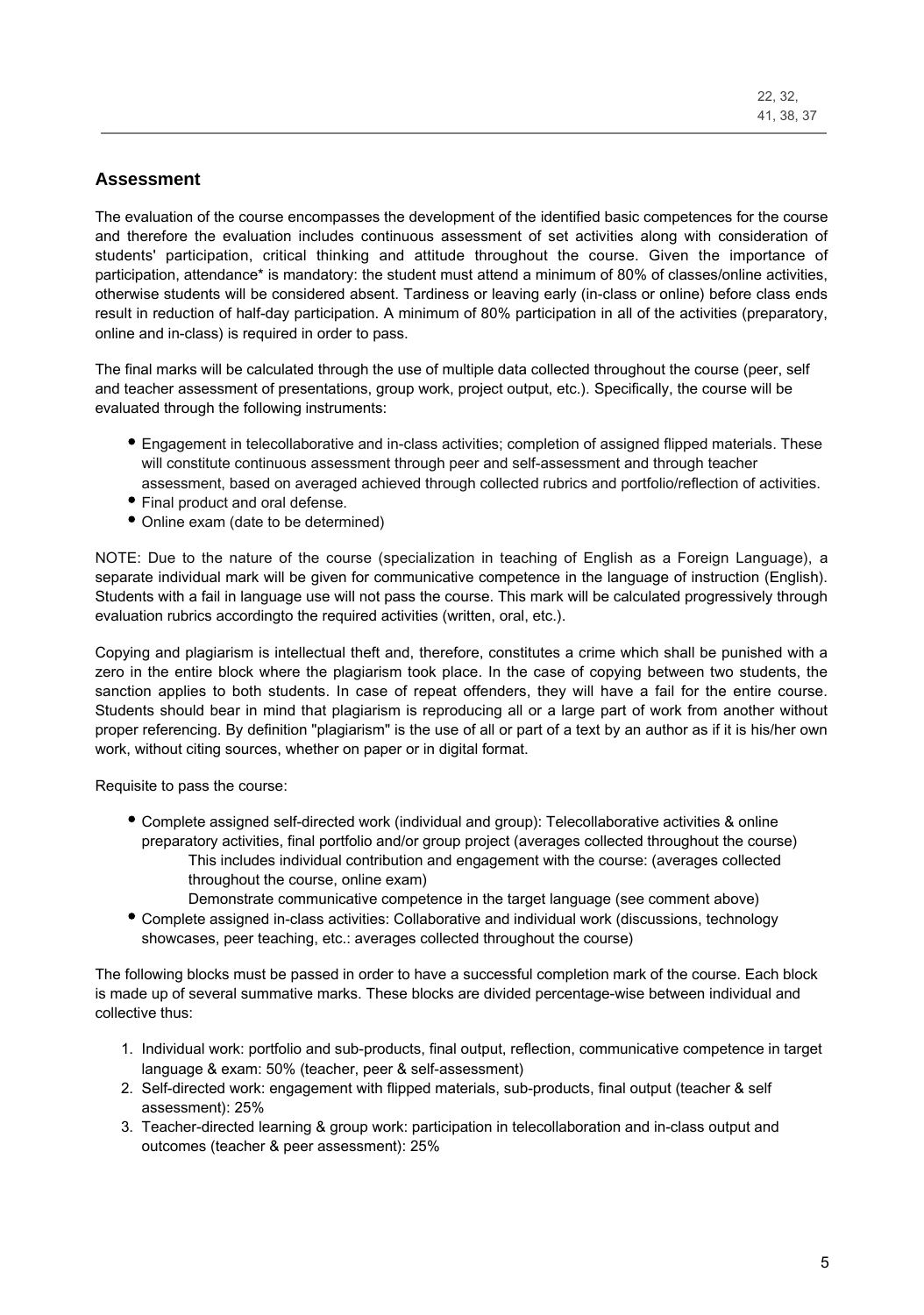In the case of failing any of the blocks\*, the student can opt for a global examination of the contents that will be administered individually in an interview format in February 2021 (date to be determined in collaboration with the individual/s affected.

\*Due to the component of continued telecollaborative work with an external group during the course, there is no option for recovery of this block with an exam. In the event of failing this block, the student will be required to present an individual telecollaborative language learning project design, based on the theoretical principles presented in the module. This will be due by 31 December 2021.

NOTE: The proposed teaching methodology and assessment may undergo some modification depending on the attendance restrictions imposed by the health authorities. You can consult the proposed hybrid approach in the section on methodology.

Adaptations may be applied for any student who is unable to follow the course due to COVID-19:

1. The student should make his/her request alleging the reasons of impossibility of following the regular teaching plan. There is no need to present any legal certification of the situation. 2. The dean's office or school management will assess the request and, if it deemed sufficient, will communicate the decision to the teacher in order to make the necessary adaptations.

General criteria for acceptance:

- The student or a member of the student's family with whom they are in close contact (living in the same residence, etc.) has contracted Covid-19 or has any related condition therein.
- Conditions of employment or job change arising from the situation.
- ICT and connectivity and/or other technical difficulties.
- The student is care-taker for anyone vulnerable.
- Thestudent provides services related to the situation(health ...).
- Any other situation generated within the context of the Covid-19 pandemic.

| <b>Title</b>                                                                                           | Weighting |          |   | Hours ECTS Learning Outcomes                                                                                                            |
|--------------------------------------------------------------------------------------------------------|-----------|----------|---|-----------------------------------------------------------------------------------------------------------------------------------------|
| Individual assessment (continuous<br>assessment, exam, language competence in<br>target language)      | 50%       | $\Omega$ | 0 | 2, 9, 13, 34, 27, 29, 32, 37, 40                                                                                                        |
| Self-directed Learning (programmed<br>activities; flipped materials, etc.)                             | 25%       | $\Omega$ | 0 | 1, 2, 33, 19, 13, 14, 34, 28, 20, 22, 31,<br>30, 32, 41, 38, 37, 10                                                                     |
| Teacher-directed learning & group activities<br>(programmed activities; telecollaboration,<br>$etc.$ ) | 25%       | $\Omega$ | 0 | 1, 4, 11, 2, 5, 3, 6, 33, 12, 19, 17, 13,<br>14, 16, 24, 25, 34, 15, 27, 28, 18, 21,<br>23, 22, 26, 32, 8, 41, 38, 37, 35, 39, 36,<br>7 |

#### **Assessment Activities**

### **Bibliography**

Recommended bibliography (all of the reading on this list is not specifically linked to the activities in the course, but the list is useful for autonomous work). Specific bibliography to some of the activities will be given at the beginning of the course or during the course. Due to the rapid updates of webpages, a list of links will be given at the beginning of the course.

Barnes, A. & Hunt, M. (2003). Effective assessment in MFL. London: CILT.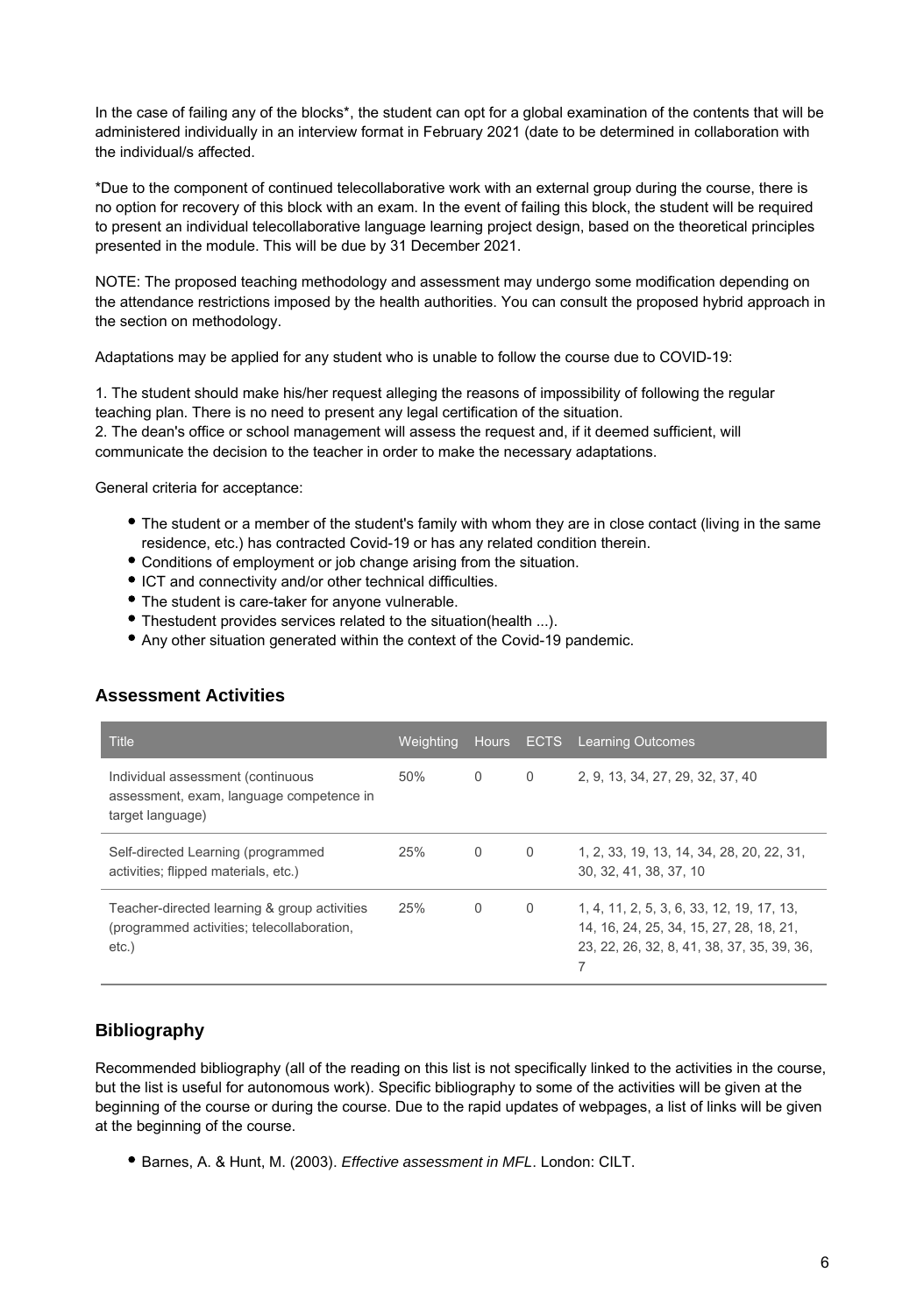- Beacco, J-C.; Byram, M, Cavalli, M., Coste, C, Egli Cuenat, M., Goullier, F. & Panthier, J. (2016). [Guide](https://www.coe.int/en/web/platform-plurilingual-intercultural-language-education/curricula-and-evaluation#{"28070509":[0]}) [for the development and implementation of curricula for plurilingual and intercultural education.](https://www.coe.int/en/web/platform-plurilingual-intercultural-language-education/curricula-and-evaluation#{"28070509":[0]}) Strasbourg: Council of Europe.
- Bradley, J., Moore, E., Simpson, J. & Atkinson, L. (2018). [Translanguaging creativity: creating spaces](https://www.tandfonline.com/doi/abs/10.1080/14708477.2017.1401120?journalCode=rmli20) [for the visual and the audible.](https://www.tandfonline.com/doi/abs/10.1080/14708477.2017.1401120?journalCode=rmli20) Language and Intercultural Communication, 18 (1), 54-73.
- Bruner, J. (1985). La parla des l'infants. Com s'aprèn a fer server el llenguatge. Vic: Eumo Editorial.
- Council of Europe (n/d). [Relating language examinations to the Common European Framework of](https://www.coe.int/en/web/common-european-framework-reference-languages/relating-examinations-to-the-cefr) [Reference for Languages: Learning, teaching, assessment \(CEFR\). A manual.](https://www.coe.int/en/web/common-european-framework-reference-languages/relating-examinations-to-the-cefr) Strasbourg: Council of Europe.
- Council of Europe (2018). [CEFR companion volume with new descriptors](https://rm.coe.int/cefr-companion-https://rm.coe.int/cefr-companion-volume-with-new-descriptors-2018/1680787989%20volume-with-new-descriptors-2018/1680787989). Strasbourg: Council of Europe.
- Dooly, M. (2011). [Divergent perceptions of telecollaborative language learning tasks:](http://llt.msu.edu/issues/june2011/dooly.pdf) [Tasks-as-workplan vs. task-as-process](http://llt.msu.edu/issues/june2011/dooly.pdf). Language Learning & Technology, 15(2): 69-91.
- Dooly, M. (2016a). Proyectos didácticos para aprender lenguas. In D. Masats & L. Nussbaum (Eds.), Enseñanza y aprendizaje de las lenguas extranjeras en educación secundaria obligatoria (pp.169-193). Madrid: Síntesis.
- Dooly, M. (2016b). Desarrollo de destrezas comunicativas. In D. Masats & L. Nussbaum (Eds.), Enseñanza y aprendizaje de las lenguas extranjeras en educación secundaria obligatoria (pp.195-223). Madrid: Síntesis.
- Dooly, M. (2018). ["I do which the question": Students' innovative use of technology resources in the](http://www.lltjournal.org/item/3024) [language classroom](http://www.lltjournal.org/item/3024). Language Learning & Technology, 22 (1), 184-217.
- Dooly, M. & Masats, D. (2020). 'What do you zinc about the project?': Examples of technology-enhanced project-based language learning. In G. Beckett & T. Slater (Eds.), Global perspectives on project-based language learning, teaching, and assessment: Key approaches, technology tools, and frameworks (pp. 126-145). NY/Milton Park, Abingdon: Routledge.
- Dooly, M. & O'Dowd, R. (Eds.) (2018a). [In this together: Teachers' experiences with transnational,](https://www.peterlang.com/view/9783034335331/9783034335331.00001.xml) [telecollaborative language learning projects.](https://www.peterlang.com/view/9783034335331/9783034335331.00001.xml)New York/Bern: Peter Lang.
- Dooly, M. & O'Dowd, R. (2018b). [Telecollaboration in the foreign language classroom: A review of its](https://www.peterlang.com/view/9783034335331/9783034335331.00005.xml) [origins and its application to language teaching practices.](https://www.peterlang.com/view/9783034335331/9783034335331.00005.xml) In M. Dooly & R. O'Dowd (Eds.) In this together: Teachers' experiences with transnational, telecollaborative language learning projects. New York/Bern: Peter Lang.
- Dooly, M. & Sadler, R. (2016). [Becoming little scientists: Technologically-enhanced project-based](http://llt.msu.edu/issues/february2016/doolysadler.pdf) [language learning.](http://llt.msu.edu/issues/february2016/doolysadler.pdf) Language Learning & Technology, 20(1):54-78.
- Dooly, M. & Sadler, R. (2019). Preparing English student-teachers with digital and collaborative knowledge: An illustrative synopsis. In D. Masats, M. Mont & N. Gonzalez-Acevedo (Eds.), Joint efforts for innovation: Working together to improve foreign language teaching in the 21st century (pp. 21-28). Rothersthorpe: Paragon Publishing. Paragon Publishing. DOI: <https://doi.org/10.5281/zenodo.3064130>
- Dooly, M. & Vallejo, C. (2020). [Bringing plurilingualism into teaching practice: a quixotic quest?](https://www.tandfonline.com/doi/full/10.1080/13670050.2019.1598933) Special Issue: International Journal of Bilingual Education and Bilingualism, 23(1), 81-97. DOI: 10.1080/13670050.2019.1598933.
- The EVALUATE Group. (2019). [Evaluating the impact of virtual exchange on initial teacher education: a](https://xpv.uab.cat/evlt-data/uploads/2019/03/,DanaInfo=.awxyCi0gs2j3p142yut.SyD,SSL+EVALUATE_EPE_2019.pdf) [European policy experiment](https://xpv.uab.cat/evlt-data/uploads/2019/03/,DanaInfo=.awxyCi0gs2j3p142yut.SyD,SSL+EVALUATE_EPE_2019.pdf). Research-publishing.net. https://doi.org/10.14705/rpnet.2019.29.9782490057337
- Griffith, N. (2005). 100 ideas for teaching languages. London: Continuum.
- Herrera, A. & Moore, E.(2020). 'The butterfly circus': Targeting social inequalities through English teaching. APAC ELT Journal 92, 7-14.
- **Ioannou-Georgiou, S. & Pavlou, P. (2003). Assessing young learners. Oxford: Oxford Resource Book** for Teachers, Oxford University Press.
- Llompart, J., Masats, D., Moore, E., & Nussbaum, L. (2020). ['Mézclalo un poquito': plurilingual practices](https://www.tandfonline.com/doi/abs/10.1080/13670050.2019.1598934?journalCode=rbeb20) [in multilingual educational milieus.](https://www.tandfonline.com/doi/abs/10.1080/13670050.2019.1598934?journalCode=rbeb20) Special Issue: International Journal of Bilingual Education and Bilingualism, 23(1), 98-112. 10.1080/13670050.2019.1598934
- Larmer, J., Mergendoller, J. & Boss, S. (2015). Setting the standard for project based learning. Novato, CA: Buck Institute of Education.
- Masats, D. (2016a). Recursos y materiales para aprender lenguas. In D. Masats & L. Nussbaum (Eds.), Enseñanza y aprendizaje de las lenguas extranjeras en educación secundaria obligatoria (pp. 225-251). Madrid: Síntesis.